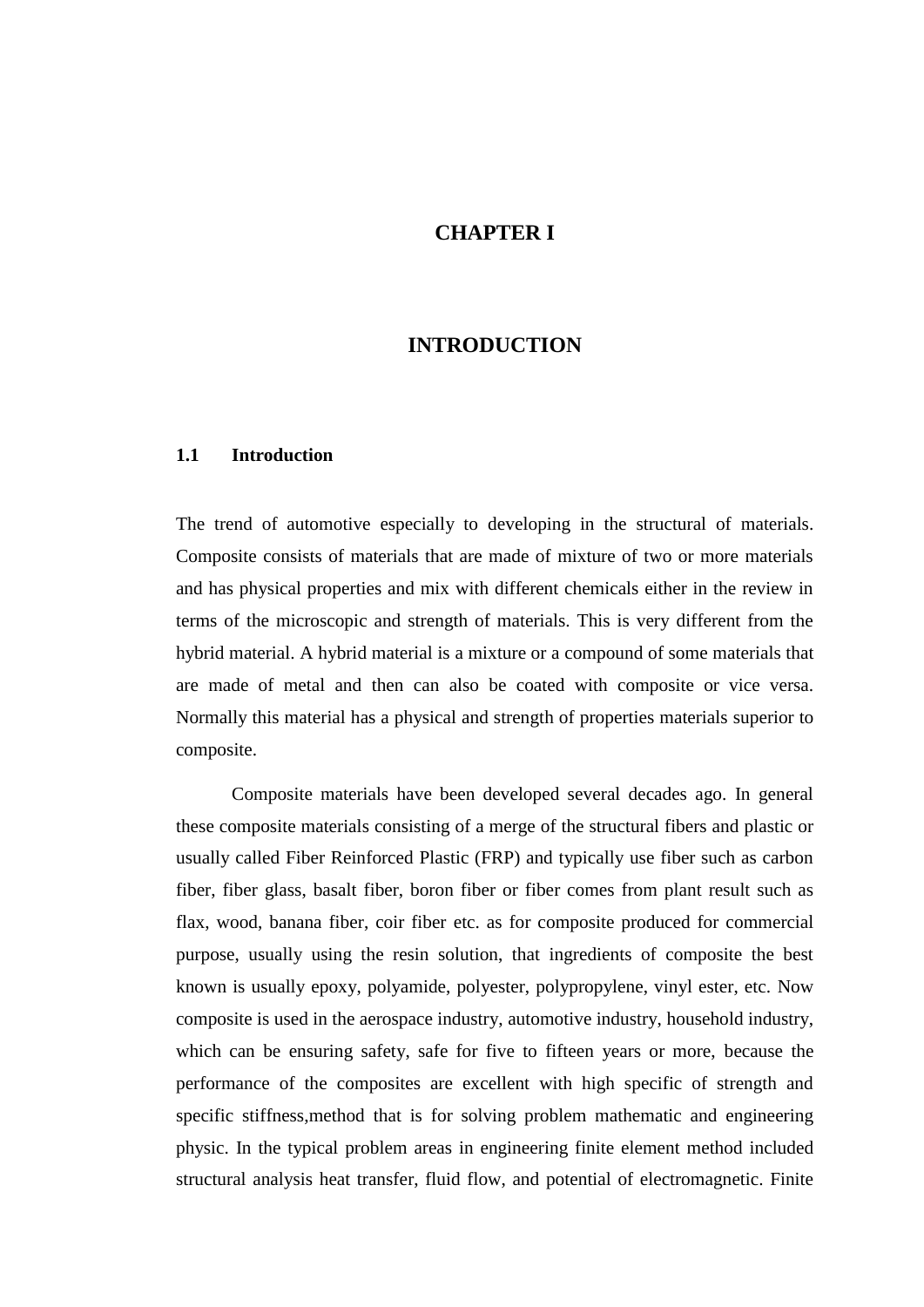Element Analysis of metal, composite and hybrid materials using software ANSYS WORKBENCH deals with the analysis structure of materials made from metal, composite and hybrid materials. The analysis of the material itself, at the micro level and the analysis of the structure made of composite materials. The simulation on the software ANSYS can be showed the peformance of stress-strain curve engineering in Metal, Composite and Hybrid specimens.

### **1.2 Problem Statement**

In this case the problem statement is to find out the magnitude of deformation and stress – strain of Metal specimen, Composite specimens, and Hybrid steel coated composite.

# **1.3 Objective**

Based on the practice of engineering systems, while the goal of this studies is to ;

- 1. To study the impact of dimension and structures on all specimens by using model ASTM E8 towards the to magnitude of deformation and stress – strain materials.
- 2. To observe the ply orientation angle and performance on each that specimens.
- 3. To discover what the portray accurately characteristic of a particular individual, situation in the all of specimens by temperature  $125^{\circ}$ C and  $250^{\circ}$ C.
- 4. To understand the phenomenon or to acheive new insight of the Force that work on the work piece.

# **1.4 Problem Limitation**

In this studies researches just want to know the effect of materials of Hybrid steel coated composite, which have the limitation as follows :